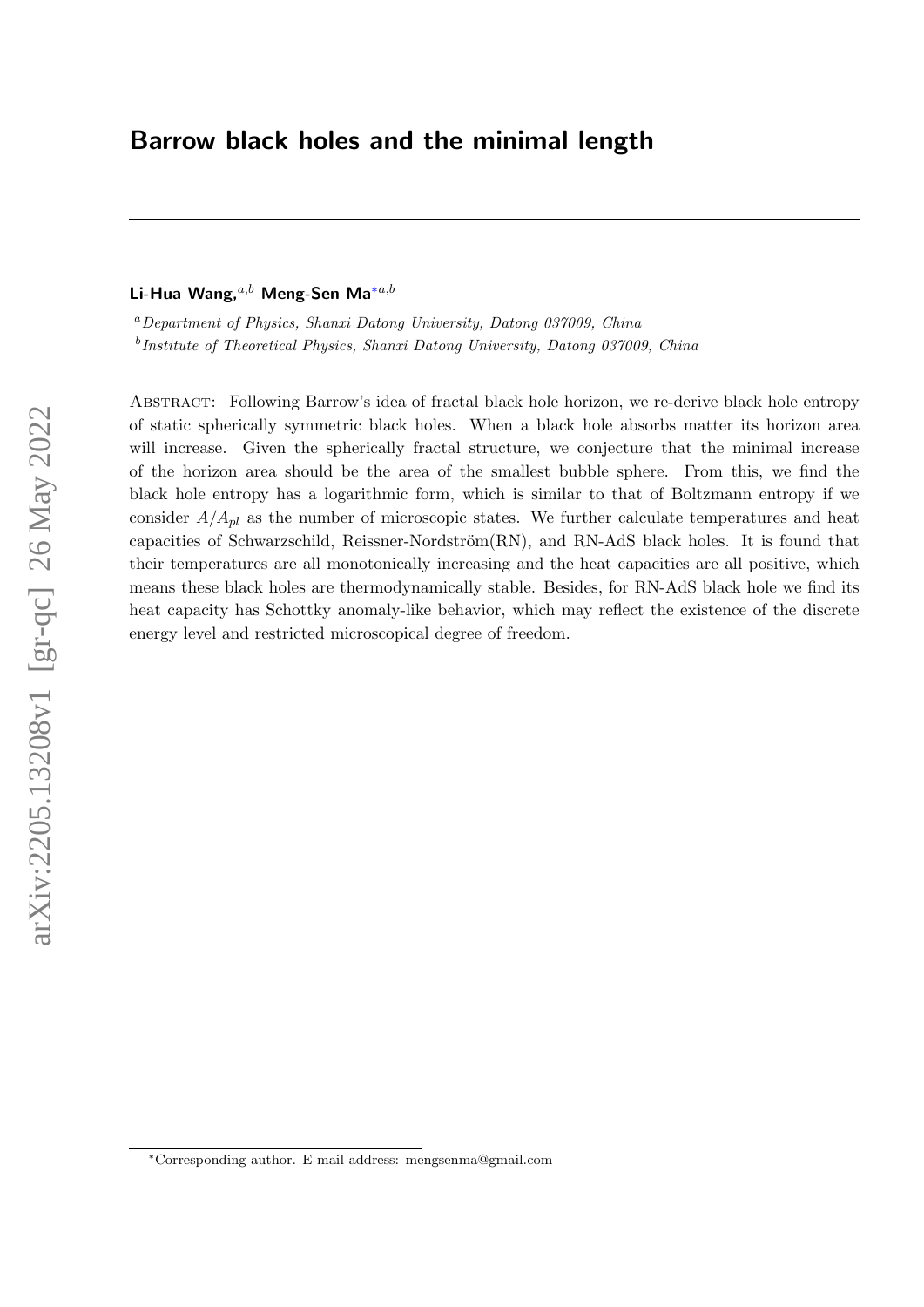# Contents

| 1 Introduction                                        |                         |
|-------------------------------------------------------|-------------------------|
| 2 Barrow black holes with fractal structure           | $\bf{2}$                |
| 3 The Entropy of Barrow black holes                   | $\bf{2}$                |
| 4 Temperature and heat capacity of Barrow black holes | $\overline{\mathbf{4}}$ |
| Schwarzschild black hole<br>4.1                       | $\overline{4}$          |
| 4.2 Reissner-Nordstrom(RN) black hole                 | $\overline{4}$          |
| 4.3 RN-AdS black hole                                 | 6                       |
| 5 Discussions and Conclusions                         | 8                       |

# <span id="page-1-0"></span>1 Introduction

Bekenstein and Hawking found that in the framework of general relativity(GR) black hole entropy is proportional to the horizon area of a black hole, to be precise, it is  $S = A/4$ . In other theories of gravity, the Bekenstein-Hawking entropy can be modified by contributions from higher-order curvature terms and can be simply derived using the Wald formula. Even in GR, when some quantum effects are taken into account, the area law of black hole entropy can also be corrected.

The most commonly considered quantum effect is the generalized uncertainty principle (GUP). GUP predicts the existence of a minimal length scale of the order of the Planck length, which can also be deduced from string theory and other tentative theories of quantum gravity $[1-6]$  $[1-6]$ . There are more than one expressions for GUP, of which the most simple form is

$$
\Delta x \ge \frac{\hbar}{\Delta p} + \frac{\alpha^2}{\hbar} \Delta p \ge 2\alpha \sim l_p,\tag{1.1}
$$

where  $l_p$  is the Planck length and  $\alpha$  is a positive constant. With the correction of the GUP, black hole thermodynamics can be significantly changed  $[7–20]$  $[7–20]$ . In general, black holes no longer evaporate completely, but leave behind a remnant at finite temperature. The black hole entropy will receive a logarithmic correction term proportional to ln A besides the leading Bekenstein-Hawking entropy  $A/4$ .

The microscopic mechanisms behind gravitation and black hole entropy are yet to be fully understood. Recently, Barrow proposed a toy model for possible effects of quantum gravity by considering the fractal structure of horizon surface[\[21\]](#page-10-1). In this case, the area and volume of a black hole should be the sum of all the intricate structures. With these fractal structures, the entropies of a black hole and our Universe can be very large. Barrow's model has also been further extended to the study of dark energy $[22, 23]$  $[22, 23]$  $[22, 23]$  and black hole thermodynamics  $[24, 25]$  $[24, 25]$  $[24, 25]$ .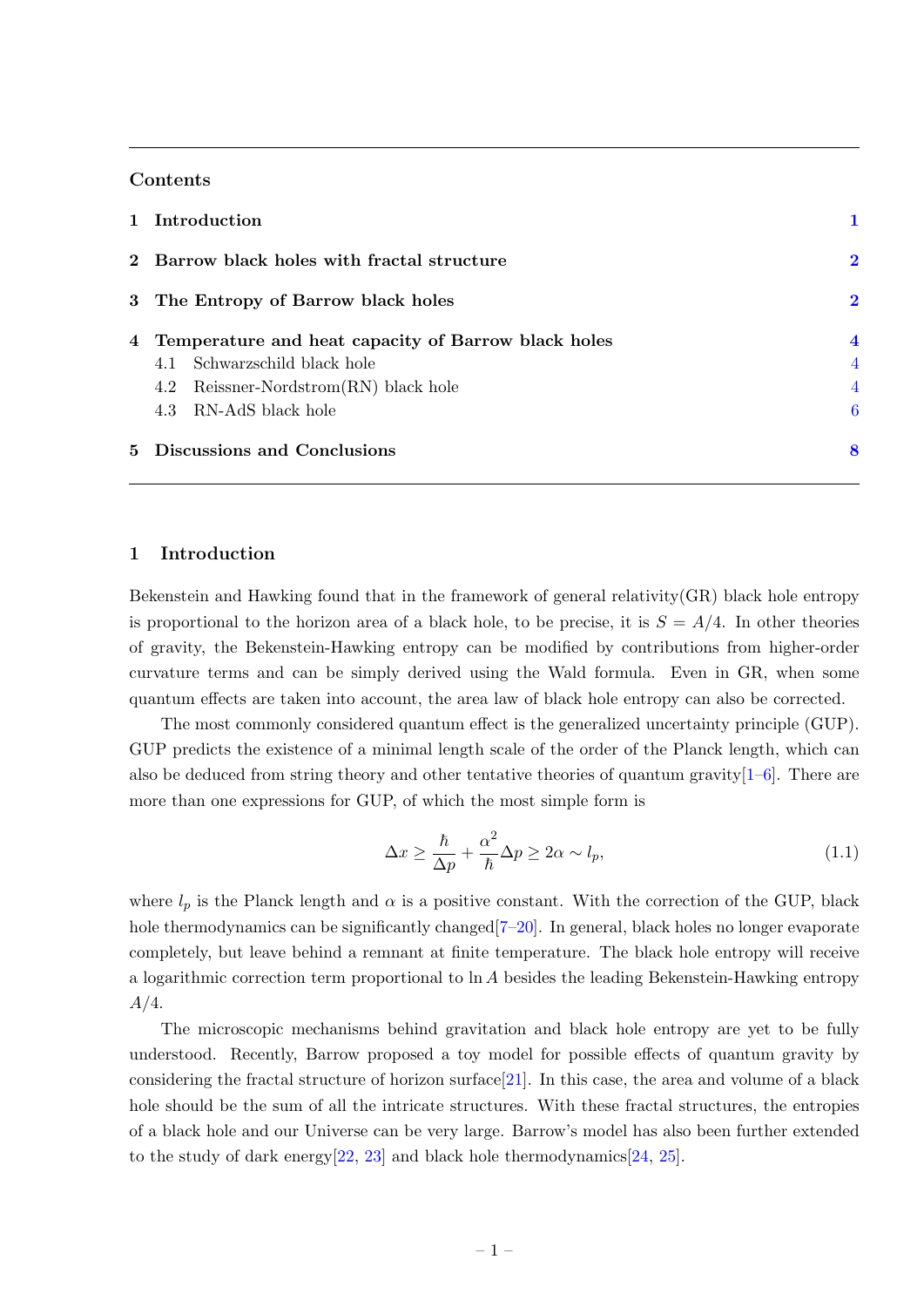It is our concern in this letter that how the existence of a minimal length will affect the entropy of black holes with fractal structures. In this case, when a black hole absorbs a particle there will be a natural minimal increase in the horizon area,  $\Delta A_{min}$ . Following the idea of [\[8\]](#page-9-3), we can derive the black hole entropy. According to the first law of black hole thermodynamics, we can further derive the temperature and heat capacity. We find that for black holes with fractal horizon these thermodynamic quantities are much different from that of standard black holes.

The paper is arranged as follows. We first simply review Barrow's fractal black hole and some of his results in section 1. In section 2 we re-derive black hole entropy based on this fractal structure. We then calculate the temperature and heat capacity of some black holes with fractal structure. At last, we summarize our results and discuss the possible future study.

## <span id="page-2-0"></span>2 Barrow black holes with fractal structure

In this part, we give a brief introduction about Barrow's idea on the fractal structure of the black hole horizon. For details, one can refer to Barrow's paper. Barrow considered Schwarzschild black hole and imagined there are many smaller spheres attaching on the black hole horizon and then more smaller spheres attached to these spheres and so on. This is a fractal structure.

Suppose that at each step there are N spheres and the radius is  $\lambda$  times smaller than that of the sphere in the previous step. Let  $r_0 = r_h$ , which is the Schwarzschild radius. If there is no cut off at some small finite scale, the actual surface area of the horizon and volume of the black hole are infinite series:

$$
A_{\infty} = \sum_{n=0}^{\infty} N^n 4\pi \left(\lambda^n r_h\right)^2 = 4\pi r_h^2 \sum_{n=0}^{\infty} \left(N\lambda^2\right)^n,\tag{2.1}
$$

$$
V_{\infty} = \sum_{n=0}^{\infty} N^n \frac{4\pi}{3} (\lambda^n r_h)^3 = \frac{4\pi r_h^3}{3} \sum_{n=0}^{\infty} (N\lambda^3)^n.
$$
 (2.2)

Barrow discussed that when  $\lambda^{-2} < N < \lambda^{-3}$  the surface area will be infinite and the volume of the black hole is finite.

Besides, on the basis of the area law of black hole entropy Barrow further conjectured that the entropy can take the form of  $S \approx A/A_{pl} \approx (A_h/A_{pl})^{(2+\Delta)/2}$ , where A and  $A_h$  are the area of the fractal horizon and the standard horizon,  $A_{pl}$  is the Planck area.  $0 < \Delta < 1$  with  $\Delta = 0$ corresponding to the standard horizon and  $\Delta = 1$  corresponding to the most intricate horizon.

#### <span id="page-2-1"></span>3 The Entropy of Barrow black holes

In quantum gravity there is the idea of quantized spactime, which means the existence of the smallest finite length scale. Usually the Planck length  $l_p$  is considered to be this scale. The GUP, which gives an apparent minimal length, is a realization of this idea. With this cut-off, Barrow black hole can have interesting thermodynamic properties.

Although  $l_p$  puts the lower limit of length scale, the radius of the smallest sphere in the fractal structure need not exactly to be  $l_p$ . In fact, according to the recurrence relation  $r_{n+1} = \lambda r_n$  it only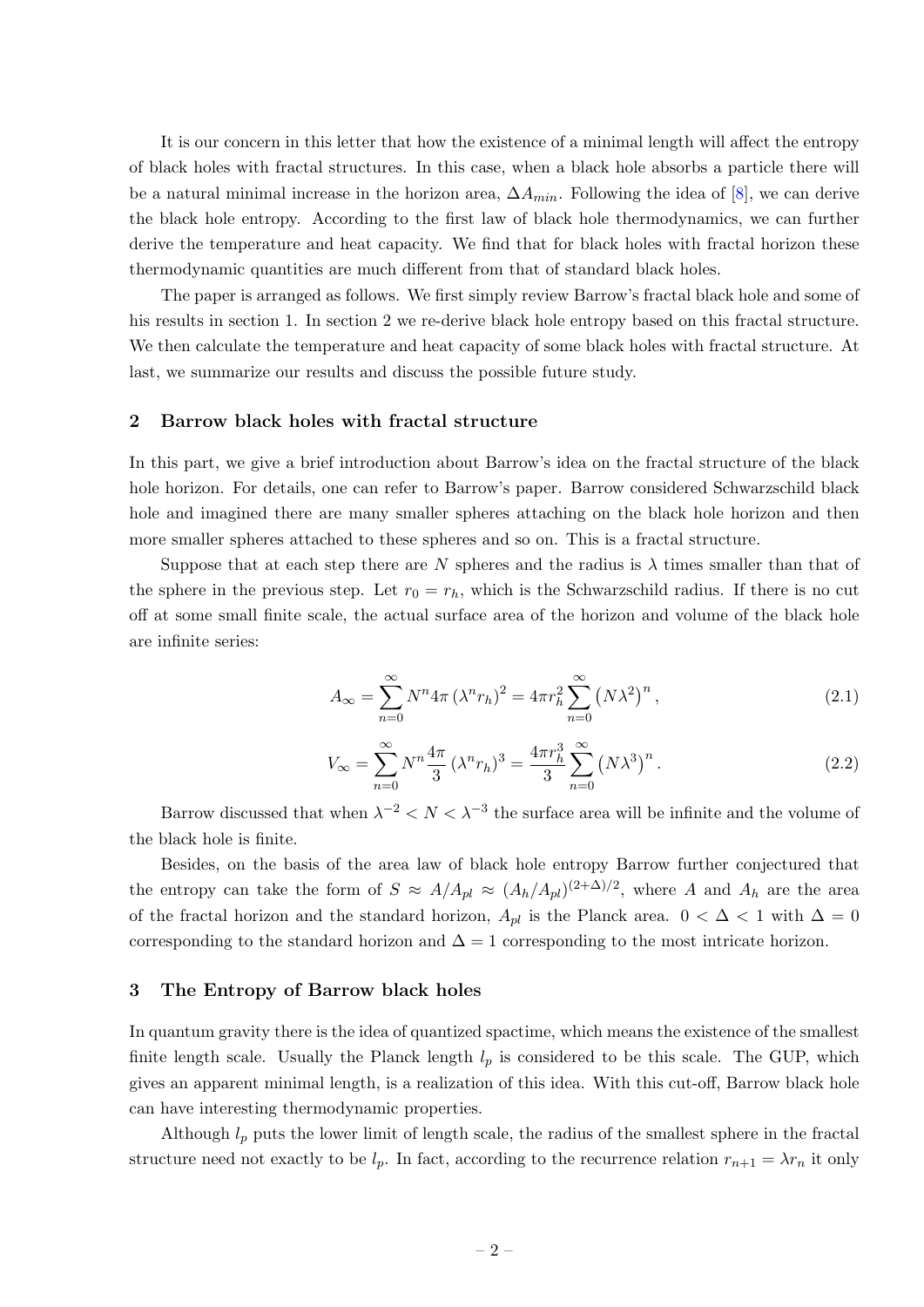needs, at some cut-off step  $n_1$ , to satisfy

$$
r_{n_1} \ge l_p, \quad \lambda r_{n_1} < l_p. \tag{3.1}
$$

In this case, the surface area should be

<span id="page-3-0"></span>
$$
A = 4\pi r_h^2 \sum_{n=0}^{n_1} (N\lambda^2)^n = A_h \frac{1 - (N\lambda^2)^{n_1+1}}{1 - N\lambda^2},
$$
\n(3.2)

where  $A_h = 4\pi r_h^2$  is the original area of black hole horizon.

Next we try to derive the black hole entropy by following the approach of the work [\[8\]](#page-9-3).

<span id="page-3-3"></span>
$$
\frac{dS}{dA} \simeq \frac{(\Delta S)_{\text{min}}}{(\Delta A)_{\text{min}}},\tag{3.3}
$$

where  $(\Delta S)_{\text{min}}$  represents the minimal increase of entropy, the value of which is a constant ln 2 according to information theory. In the following we mainly focus on the calculation of the minimal increase of the surface area,  $(\Delta A)_{\text{min}}$ .

Considering the fractal structure, when the black hole absorbs a particle the minimal increase of total area should be the area of the smallest sphere, namely

<span id="page-3-1"></span>
$$
(\Delta A)_{\min} = 4\pi r_{n_1}^2 = 4\pi (r_h \lambda^{n_1})^2 = \lambda^{2n_1} A_h.
$$
\n(3.4)

Combing Eqs. $(3.2)$  and  $(3.4)$ , one can obtain

<span id="page-3-2"></span>
$$
(\Delta A)_{\text{min}} = Ac_1,\tag{3.5}
$$

where we have set  $c_1 = \frac{\lambda^{2n_1}(1 - N\lambda^2)}{1 - (N\lambda^2)^{2n_1+1}}$  $\frac{\lambda}{1-(N\lambda^2)^{n_1+1}}$ , which should be a positive constant.

Substituting Eq. $(3.5)$  into Eq. $(3.3)$ , we can obtain

$$
\frac{dS}{dA} \simeq \frac{(\Delta S)_{\text{min}}}{(\Delta A)_{\text{min}}} = \frac{\ln 2}{c_1 A}.\tag{3.6}
$$

Clearly, we have

$$
S = \frac{\ln 2}{c_1} \ln \frac{A}{A_{pl}} + c_0,
$$
\n(3.7)

where we introduce  $A_{pl}$  to obtain a dimensionless quantity in the logarithmic function. Below we will call this result as Barrow entropy for short.

Clearly, the Barrow entropy does not satisfy the usual area law, or the logarithmic correction to area law. However, this form makes one reminiscent of the well-known Boltzmann formula:  $S = k_B \ln \Omega$ . If we make the correspondence  $A/A_{pl} \leftrightarrow \Omega$  and calibrate  $\ln 2/c_1$  $\ln 2/c_1$  to one<sup>1</sup> and set the integration constant to be zero, we can understand the Barrow entropy as Boltzmann entropy. In

<sup>&</sup>lt;sup>1</sup>Because we take the natural unit. The Boltzmann constant  $k_B$  has been set 1.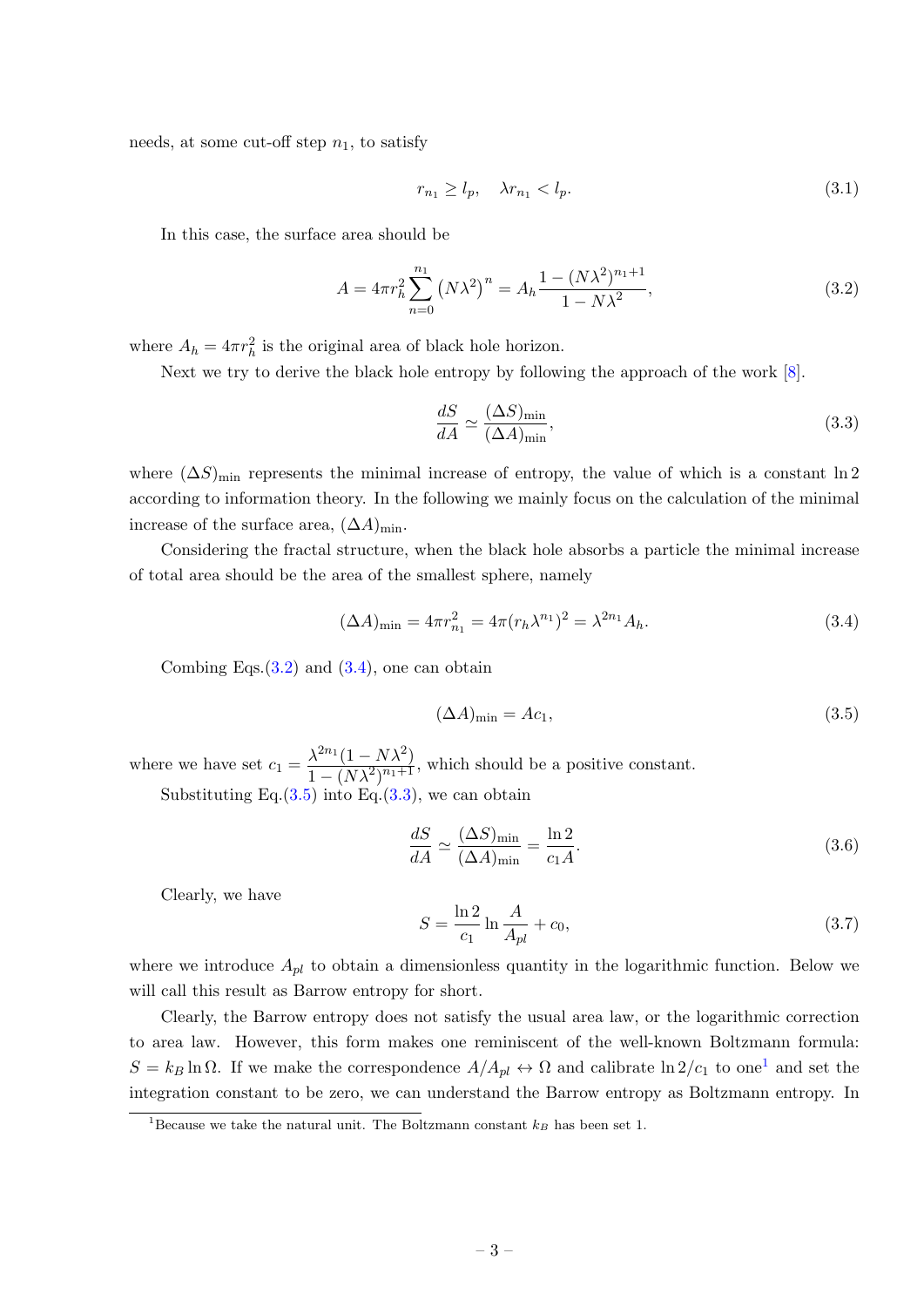analogy to statistical mechanics, we can consider  $A_{pl}$  as the area occupied by one microscopic state and therefore  $A/A_{pl}$  is just the number of microscopic states of the black holes,  $\Omega$ .

## <span id="page-4-0"></span>4 Temperature and heat capacity of Barrow black holes

As a thermodynamic system, the thermodynamic quantities of black holes should satisfy the thermodynamic identity:

$$
dM = TdS + \cdots. \tag{4.1}
$$

On the basis of Barrow entropy, below we will further analyze the influence of the fractal structure on the thermodynamic properties of several black holes.

# <span id="page-4-1"></span>4.1 Schwarzschild black hole

If the metric of Schwarzschild black hole is not affected, we can derive the temperature

<span id="page-4-3"></span>
$$
\frac{1}{T_B} = \frac{\partial S}{\partial M} = \frac{4\ln 2}{c_1} \frac{1}{r_h},\tag{4.2}
$$

where the subscript "B" is for Barrow for short.

Clearly, this temperature is proportional to the Schwarzschild radius, while in standard Schwarzschild black hole the Hawking temperature is inversely proportional to  $r<sub>h</sub>$ . Until now, we still do not know how black hole temperature depends on horizon radius through observation. We cannot directly rule out this possibility. Moreover, with this temperature, we find that the heat capacity of Schwarzschild black hole is always positive:

$$
C_B = \frac{\partial M}{\partial T} = \frac{2\ln 2}{c_1} > 0.
$$
\n
$$
(4.3)
$$

Therefore, with this fractal structure Schwarzschild black hole can be thermodynamically stable.

# <span id="page-4-2"></span>4.2 Reissner-Nordstrom(RN) black hole

Barrow's idea can also be used for other static spherically symmetric black holes. We first take RN black hole as an example. The line element is

$$
ds^{2} = -f(r)dt^{2} + f(r)^{-1}dr^{2} + r^{2}d\Omega_{2}^{2},
$$
\n(4.4)

with the the metric function

$$
f(r) = 1 - \frac{2M}{r} + \frac{Q^2}{r^2},\tag{4.5}
$$

where the parameters  $M$ ,  $Q$  are the ADM mass and electric charge of the black hole.

The position of the event horizon of the black hole can be determined as the larger root of  $f(r_h) = 0$ . Reversely, one can express the black hole mass M according to  $r_h$ ,

$$
M = \frac{Q^2 + r_h^2}{2r_h}.\tag{4.6}
$$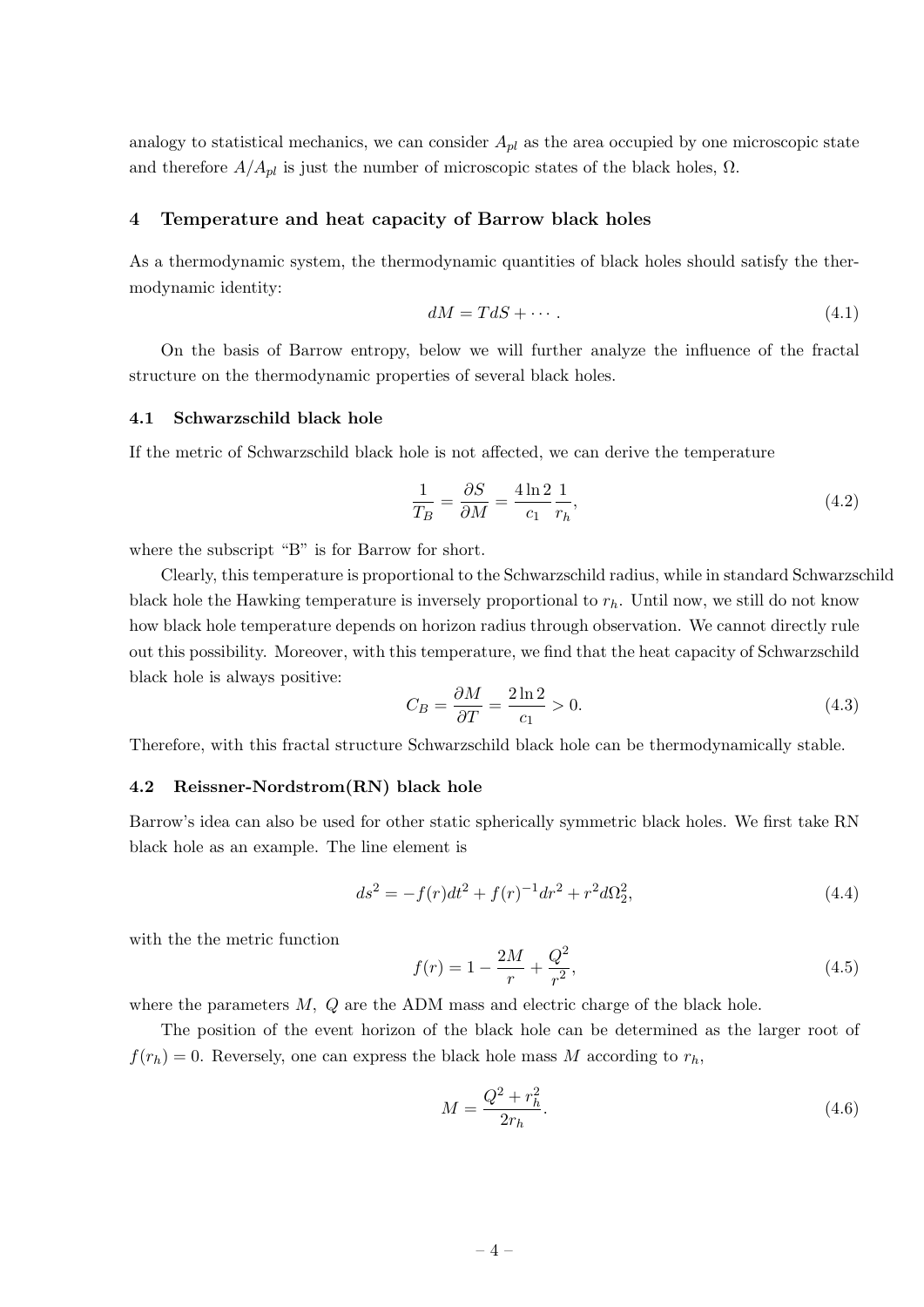

<span id="page-5-0"></span>**Figure 1.** The Barrow temperature  $T_B$  (the red dashed line) and Hawking temperature T (the blue solid line) for RN black hole. We have set  $Q = 0.5$ ,  $c_1 = 0.1$ .



<span id="page-5-1"></span>Figure 2.  $C_B$  (the red dashed line) and C (the blue solid line) are the heat capacities of the RN black hole with fractal structure and the standard RN black hole, respectively. We have set  $Q = 0.5$ ,  $c_1 = 0.1$ .

The temperature corresponding to the Bekenstein-Hawking entropy is

$$
T = \frac{f'(r_h)}{4\pi} = \frac{r_h^2 - Q^2}{4\pi r_h^3}.
$$
\n(4.7)

We then calculate the heat capacity at constant  $Q$ , which is a counterpart of the heat capacity at constant volume,  $C_V$ , in  $PVT$  system.

$$
C = \frac{\partial M}{\partial T}\bigg|_{Q} = \frac{2\pi r_h^2 (Q^2 - r_h^2)}{r_h^2 - 3Q^2}.
$$
\n(4.8)

Using the Barrow entropy and similar to  $Eq.(4.2)$  $Eq.(4.2)$ , we can obtain the Barrow temperature of RN black hole

$$
T_B = \frac{c_1 \left(r_h^2 - Q^2\right)}{r_h 4 \ln 2}.\tag{4.9}
$$

Furthermore, the heat capacity should be

$$
C_B = \left. \frac{\partial M}{\partial T_B} \right|_Q = \frac{\ln 4 \left( r_h^2 - Q^2 \right)}{c_1 \left( r_h^2 + Q^2 \right)}.
$$
\n
$$
(4.10)
$$

From Fig[.1,](#page-5-0) we can see that the two temperatures both become zero in the extremal limit,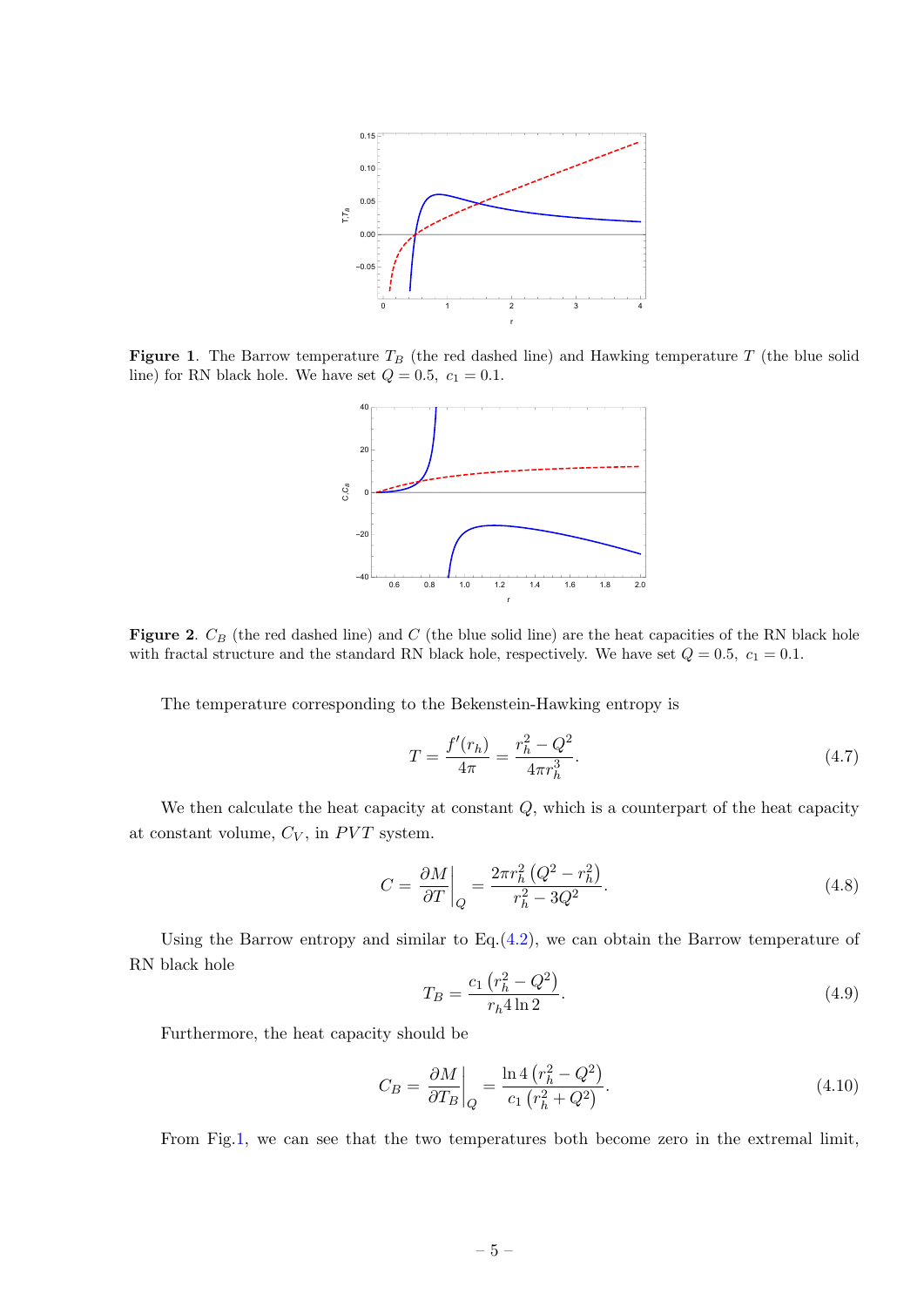

<span id="page-6-1"></span>Figure 3. The Hawking temperature of RN-AdS black hole as a function of horizon radius. The solid and dot-dashed curves correspond to  $l = 4$  and  $l = 2.5$ , respectively. Besides, we set  $Q = 0.5$ ,  $c_1 = 0.1$ . We also sketch the behaviors of heat capacities at different values of l.

 $r_h = Q$ . As  $r_h$  increases, the Barrow temperature is monotonically increasing, while the Hawking temperature first increases to a maximum and then decreases monotonically. Correspondingly, as is shown in Fig[.2,](#page-5-1) the heat capacity for the RN black hole with fractal structure is always positive and finite, while for the standard RN black hole the heat capacity is positive only at a finite interval and turns negative after undergoing a divergent point.

# <span id="page-6-0"></span>4.3 RN-AdS black hole

For RN-AdS black hole, the metric function is

$$
f(r) = 1 - \frac{2M}{r} + \frac{Q^2}{r^2} + \frac{r^2}{l^2},
$$
\n(4.11)

where l represents the cosmological radius.

The mass function can be expressed according to the horizon radius,

$$
M = \frac{l^2 Q^2 + l^2 r_h^2 + r_h^4}{2l^2 r_h}.
$$
\n(4.12)

The standard Hawking temperature is

$$
T = \frac{l^2 r_h^2 + 3r_h^4 - l^2 Q^2}{4\pi l^2 r_h^3}.
$$
\n(4.13)

And the heat capacity is

$$
C = \frac{2\pi r_h^2 \left(l^2 r_h^2 + 3r_h^4 - l^2 Q^2\right)}{-l^2 r_h^2 + 3r_h^4 + 3l^2 Q^2}.
$$
\n(4.14)

As is shown in Fig[.3,](#page-6-1) for different values of l this temperature can increase monotonically or have some extrema. In the former case, the heat capacity is always positive. In the latter case, the heat capacity is positive only in the interval where the slope of the temperature is positive. This configuration corresponds to the first-order phase transition between the smaller black hole and the larger one.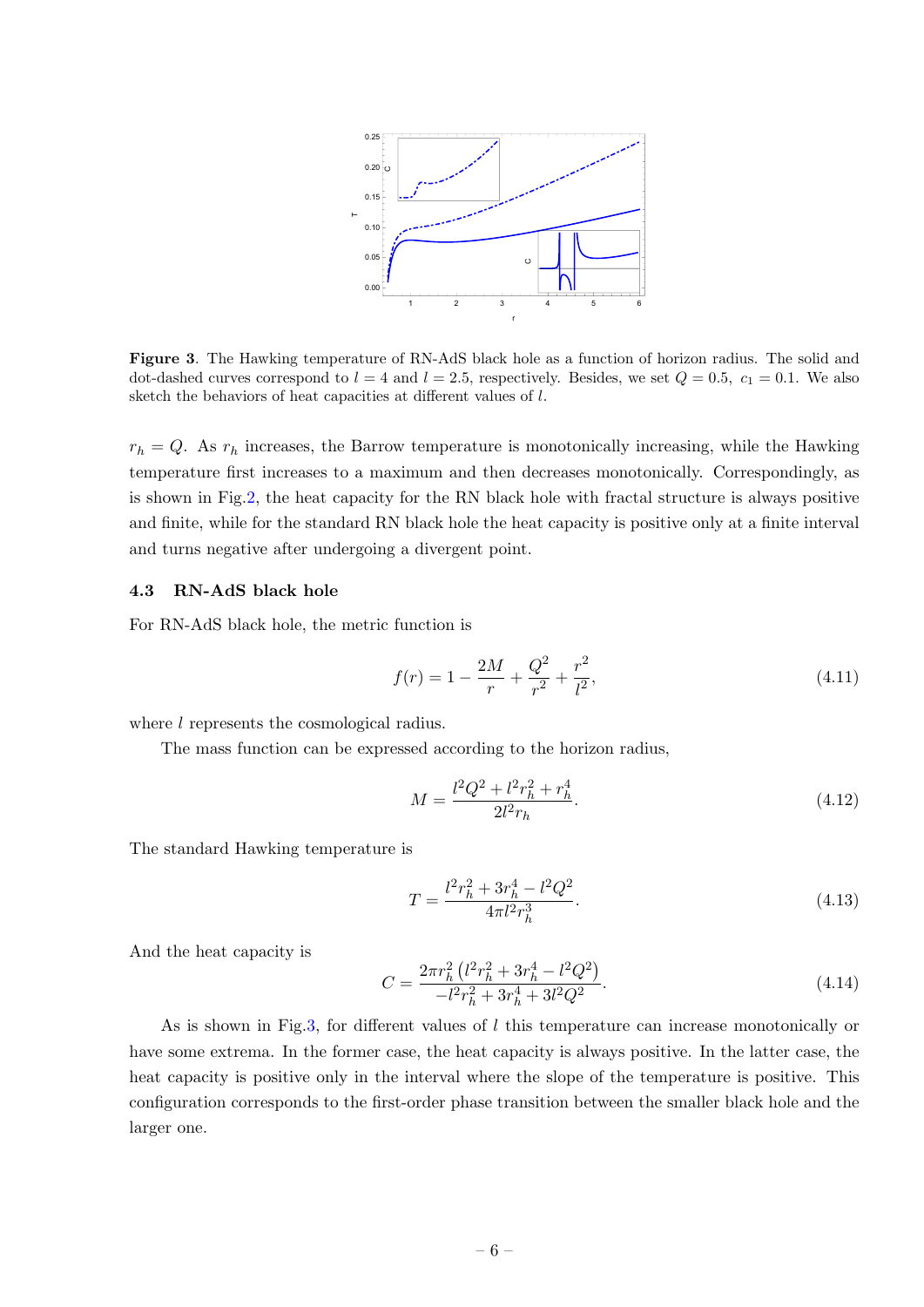

Figure 4. The Barrow temperature (the red dashed curve) and heat capacity (the red solid curve) of the RN-AdS black hole with fractal structure. We have set  $Q = 0.5$ ,  $c_1 = 0.1$ ,  $l = 4$ .

<span id="page-7-0"></span>

<span id="page-7-1"></span>Figure 5. The mass and the heat capacity as a function of Barrow temperature for the RN-AdS black hole with fractal structure. We have set  $Q = 0.5$ ,  $c_1 = 0.1$ ,  $l = 4$ .

Similar to the RN black hole, we can also obtain the Barrow temperature and the corresponding heat capacity, which are

$$
T_B = \frac{c_1 \left(l^2 r_h^2 + 3r_h^4 - l^2 Q^2\right)}{4 \ln 2 l^2 r_h},\tag{4.15}
$$

$$
C_B = \frac{2\ln 2\left(l^2 r_h^2 + 3r_h^4 - l^2 Q^2\right)}{c_1 \left(l^2 r_h^2 + 9r_h^4 + l^2 Q^2\right)}.
$$
\n(4.16)

Their behaviors are depicted in Fig[.4.](#page-7-0) Similar to Schwarzschild and RN black holes, the Barrow temperature is also monotonically increasing. The heat capacity is always positive for positive Barrow temperature.

To further clarify the relation between  $C_B$  and  $T_B$ , we depict the curve of  $C_B - T_B$  in Fig[.5.](#page-7-1)  $C_B$ tends to zero as  $T_B \to 0$  and tends to a constant when  $T_B \to \infty$ , and in between it has a maximum. This behavior of  $C_B$  has a striking resemblance to the Schottky anomaly of heat capacity of ordinary solid matter. The existence of the peak means the RN-AdS black hole should have discrete energy levels microscopically. If we treat the black hole mass  $M$  as the internal energy, then  $M$  should be the statistical average of these energy levels. M increases monotonically with  $T_B$ , but at an ever increasing rate. At high enough temperature,  $M$  is nearly proportional to  $T_B$ . And the heat capacity keeps a constant value thereafter.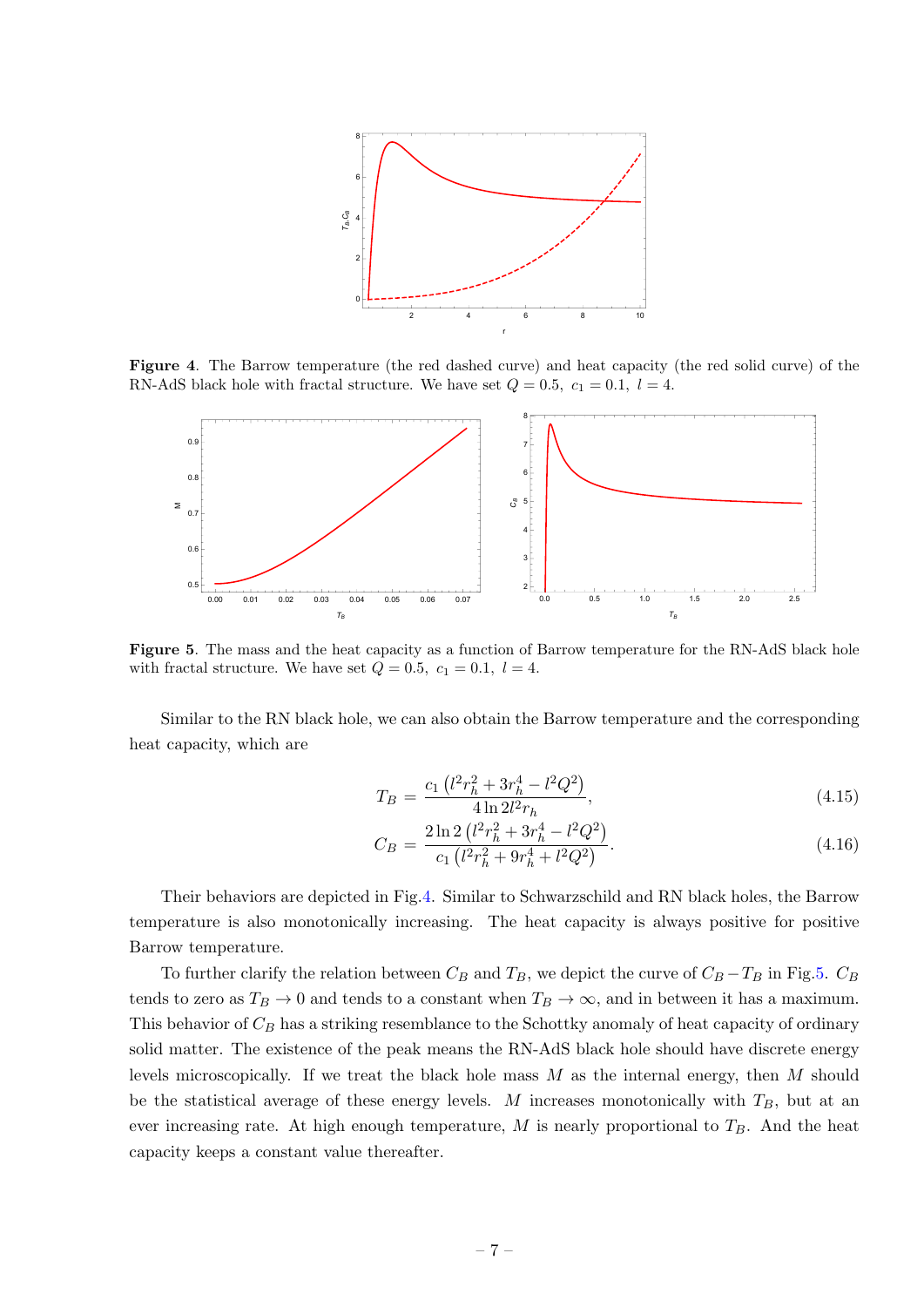## <span id="page-8-0"></span>5 Discussions and Conclusions

On the basis of Barrow's idea of the fractal horizon and the existence of a minimal length, we try to re-derive black hole entropy. The result relies on the choice of the minimal increase of horizon area,  $\Delta A_{min}$ . Due to the fractal structure, we think that the most natural choice should be the area of the smallest bubble sphere. In this way, we found that the entropy has a logarithmic form for static spherically symmetric black holes. This Boltzmann-like entropy may reflect the microscopic structure of black holes if we consider  $A/A_{pl}$  as the number of microscopic states.

We assumed the laws of black hole thermodynamics still hold and further calculated the temperature and heat capacity of these black holes with fractal structures. First, the temperature is generally given by

$$
T_B = \frac{\partial M}{\partial S_B} = \frac{\partial M}{\partial S} \frac{\partial S}{\partial S_B} = T \frac{\partial S}{\partial S_B} = \frac{\pi c_1}{\ln 2} r_h^2 T. \tag{5.1}
$$

On the one hand, this result guarantees that the Barrow temperature has the same sign as that of the Hawking temperature. On the other hand, the factor  $r_h^2$  makes the Barrow temperature increase more quickly for large  $r_h$  and leads to a monotonically increasing  $T_B$ . Therefore, for the black holes we considered,

$$
C_B = \frac{\partial M}{\partial T_B} = T_B \frac{\partial S_B}{\partial T_B} = T_B \frac{\partial S_B}{\partial T_B / \partial r_h} > 0.
$$
\n(5.2)

This means these black holes are, at least locally, thermodynamically stable. Besides, the monotonicity of T<sub>B</sub> means that  $\partial T_B/\partial r_h \neq 0$ , which implies that the heat capacities are continuous and have no divergent points. This indicates that the phase structures of these black holes are very simple.

There is an unexpected result for RN-AdS black hole with fractal structure. Its heat capacity exhibits a Schottky anomaly-like behavior, which has also been found and discussed in other gravitational system[\[26–](#page-10-6)[28\]](#page-10-7). This can be attributed to the existence of discrete energy levels and restricted microscopic degrees of freedom. At least there are some low-lying energy levels separated from the remainder of the energy spectrum. At very low temperatures, the heat capacity increases rapidly with the temperature. At high enough temperature, the behavior of any thermodynamic system approaches that of its classical counterpart. In this case,  $k_BT$  is much larger than the interval of adjacent energy levels, so the energy levels are quasi-continuous. In thermodynamic systems with finite energy, such as two-level system and dS black holes [\[28\]](#page-10-7), the heat capacity should tend to zero in the high temperature limit. But the heat capacity of RN-AdS black hole with fractal structures has a nonzero value in this limit. This reveals that the total mass  $M$  of this black hole has no upper limit. As the temperature increases, the black hole can always absorb heat and become more energetic.

The presence of the discrete energy levels must be relevant to the fractal structure of the RN-AdS black hole. However, the Schwarzschild black hole and the RN black hole do not possess this property. We also want to know whether these interesting thermodynamic properties also exist for other black holes. It is of great interest to extend our current study to the higher-dimensional and more complicated spherically symmetric black holes, which may provide new insights toward a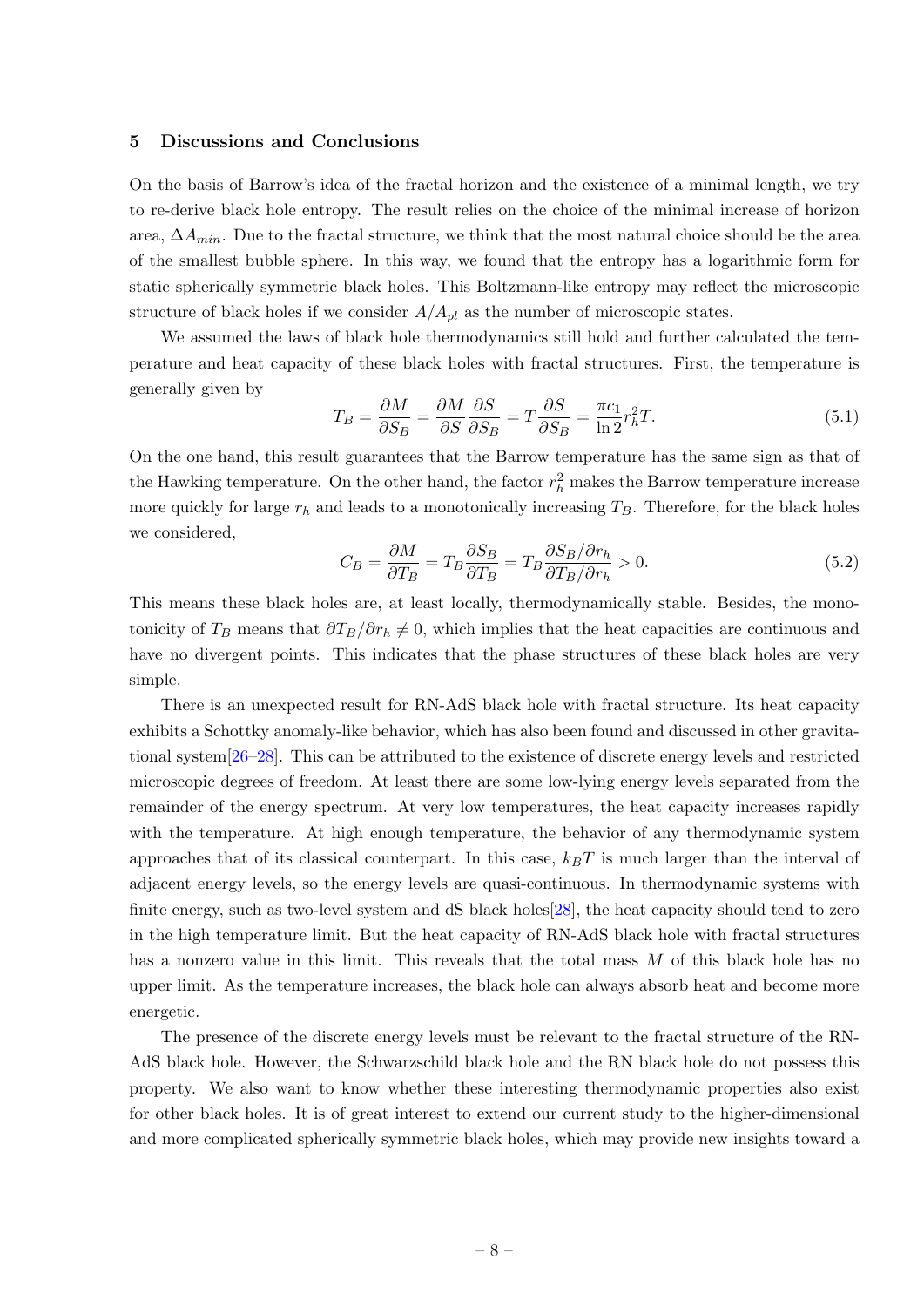better understanding of the microscopic structure of black holes.

#### Declaration of competing interest

The authors declare that they have no known competing financial interests or personal relationships that could have appeared to influence the work reported in this paper.

## Acknowledgments

This work is supported in part by Shanxi Provincial Natural Science Foundation of China (Grant No. 201701D121002), by Scientific and Technological Innovation Programs of Higher Education Institutions in Shanxi (Grant No. 2021L386) and by Datong City Key Project of Research and Development of Industry of China (Grant No. 2018021).

## References

- <span id="page-9-0"></span>[1] K. Konishi, G. Paffuti and P. Provero, Minimum physical length and the generalized uncertainty principle in string theory, Phys. Lett. B 234 [\(1990\) 276–284.](http://dx.doi.org/10.1016/0370-2693(90)91927-4)
- [2] M. Maggiore, A generalized uncertainty principle in quantum gravity, [Phys. Lett. B](http://dx.doi.org/10.1016/0370-2693(93)91401-8) 304 (1993) 65–69.
- [3] L. J. GARAY, *QUANTUM GRAVITY AND MINIMUM LENGTH*, *[Int. J. Mod. Phys. A](http://dx.doi.org/10.1142/S0217751X95000085)* 10 (1995) [145–165.](http://dx.doi.org/10.1142/S0217751X95000085)
- [4] A. Kempf and G. Mangano, Minimal length uncertainty relation and ultraviolet regularization, [Phys.](http://dx.doi.org/10.1103/PhysRevD.55.7909) Rev. D 55 [\(1997\) 7909–7920.](http://dx.doi.org/10.1103/PhysRevD.55.7909)
- [5] F. Scardigli, Generalized uncertainty principle in quantum gravity from micro-black hole gedanken experiment, [Phys. Lett. B](http://dx.doi.org/10.1016/S0370-2693(99)00167-7)  $452$  (1999) 39-44.
- <span id="page-9-1"></span>[6] S. Capozziello, G. Lambiase and G. Scarpetta, Generalized Uncertainty Principle from Quantum Geometry, [Int J Theor Phys](http://dx.doi.org/10.1023/A:1003634814685)  $39$  (2000) 15–22.
- <span id="page-9-2"></span>[7] R. J. Adler, P. Chen and D. I. Santiago, The Generalized Uncertainty Principle and Black Hole Remnants, [Gen Relativ Gravit](http://dx.doi.org/10.1023/A:1015281430411) 33 (2001) 2101–2108.
- <span id="page-9-3"></span>[8] A. J. M. Medved and E. C. Vagenas, When conceptual worlds collide: The generalized uncertainty principle and the Bekenstein-Hawking entropy, Phys. Rev. D 70 [\(2004\) 124021.](http://dx.doi.org/10.1103/PhysRevD.70.124021)
- [9] K. Nozari and A. S. Sefidgar, Comparison of approaches to quantum correction of black hole thermodynamics, *Phys. Lett. B*  $635$  (2006) 156-160.
- [10] R. Zhao and S.-L. Zhang, Generalized uncertainty principle and black hole entropy, [Phys. Lett. B](http://dx.doi.org/10.1016/j.physletb.2006.08.056) 641 [\(2006\) 208–211.](http://dx.doi.org/10.1016/j.physletb.2006.08.056)
- [11] Y. S. Myung, Y.-W. Kim and Y.-J. Park, Black hole thermodynamics with generalized uncertainty principle, Phys. Lett. B 645 [\(2007\) 393–397.](http://dx.doi.org/10.1016/j.physletb.2006.12.062)
- [12] K. Nouicer, Quantum-corrected black hole thermodynamics to all orders in the Planck length, [Phys.](http://dx.doi.org/10.1016/j.physletb.2006.12.072) Lett. B **646** (2007) 63-71.
- [13] W. Kim, E. J. Son and M. Yoon, *Thermodynamics of a black hole based on a generalized uncertainty* principle, [J. High Energ. Phys.](http://dx.doi.org/10.1088/1126-6708/2008/01/035) 2008 (2008) 035.